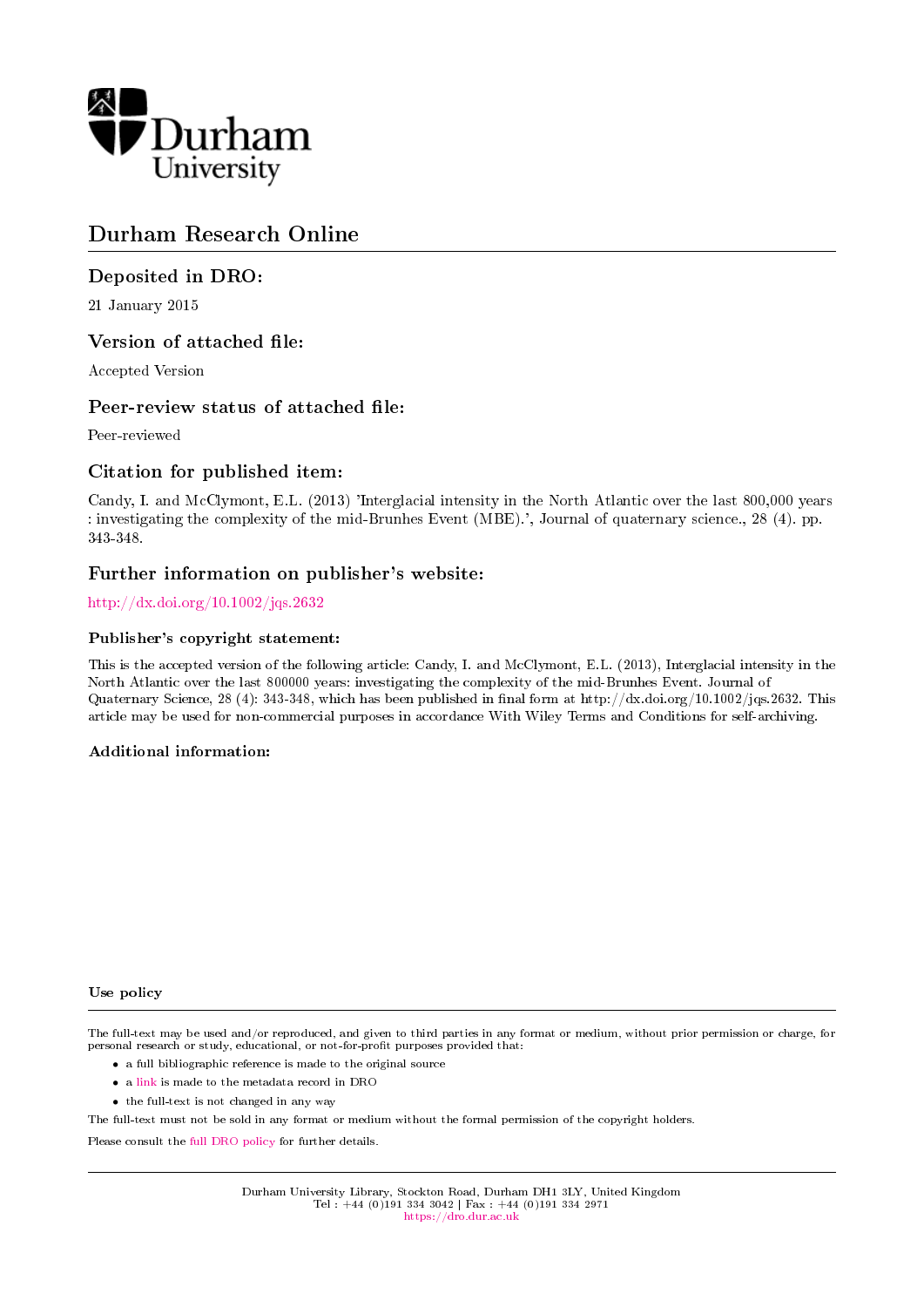- **Interglacial intensity in the North Atlantic over the last 800,000 years: investigating the**
- **complexity of the mid-Brunhes Event (MBE).**
- *Ian Candy<sup>1</sup> , Erin L. McClymont<sup>2</sup>*

*1 Department of Geography, Royal Holloway, University of London, Egham, Surrey, TW20* 

*0EX, UK. Tel: 01784 443649, email: [ian.candy@rhul.ac.uk](mailto:ian.candy@rhul.ac.uk)*

*2 Department of Geography, Durham University, Science Laboratories, South Road, Durham, DH1 3LE, UK.* 

**Abstract**

 **The mid-Brunhes Event (MBE) represents a step-like shift in the intensity of interglacial warmth that occurs between MIS 13 and MIS 11, with interglacials MIS 19- 13 being significantly cooler than interglacials MIS 11-1. A transect of palaeoclimatic records in the North Atlantic from 40<sup>o</sup>N through to the Nordic Seas indicates that there are strong differences in the expression of the MBE at different latitudes in this region. Between 40 and 56<sup>°</sup>N sea surface temperature and air temperature records suggest that all interglacials of the past 800,000 years were characterised by similar levels of warmth, therefore, there is no evidence for a MBE in these latitudes of the North Atlantic. North of 56<sup>°</sup>N there is increasing evidence for cooler climates during interglacials MIS 19-13 relative to MIS 11-1. This review suggests that the North Atlantic was anomalous in comparison to the other records of interglacial climate diversity which suggest that the MBE was a global event. Furthermore, the strong spatial difference in temperature conditions during interglacials MIS 19-13 in the North Atlantic means that this region would have been characterised by strong temperature gradients during interglacial episodes of this time interval.**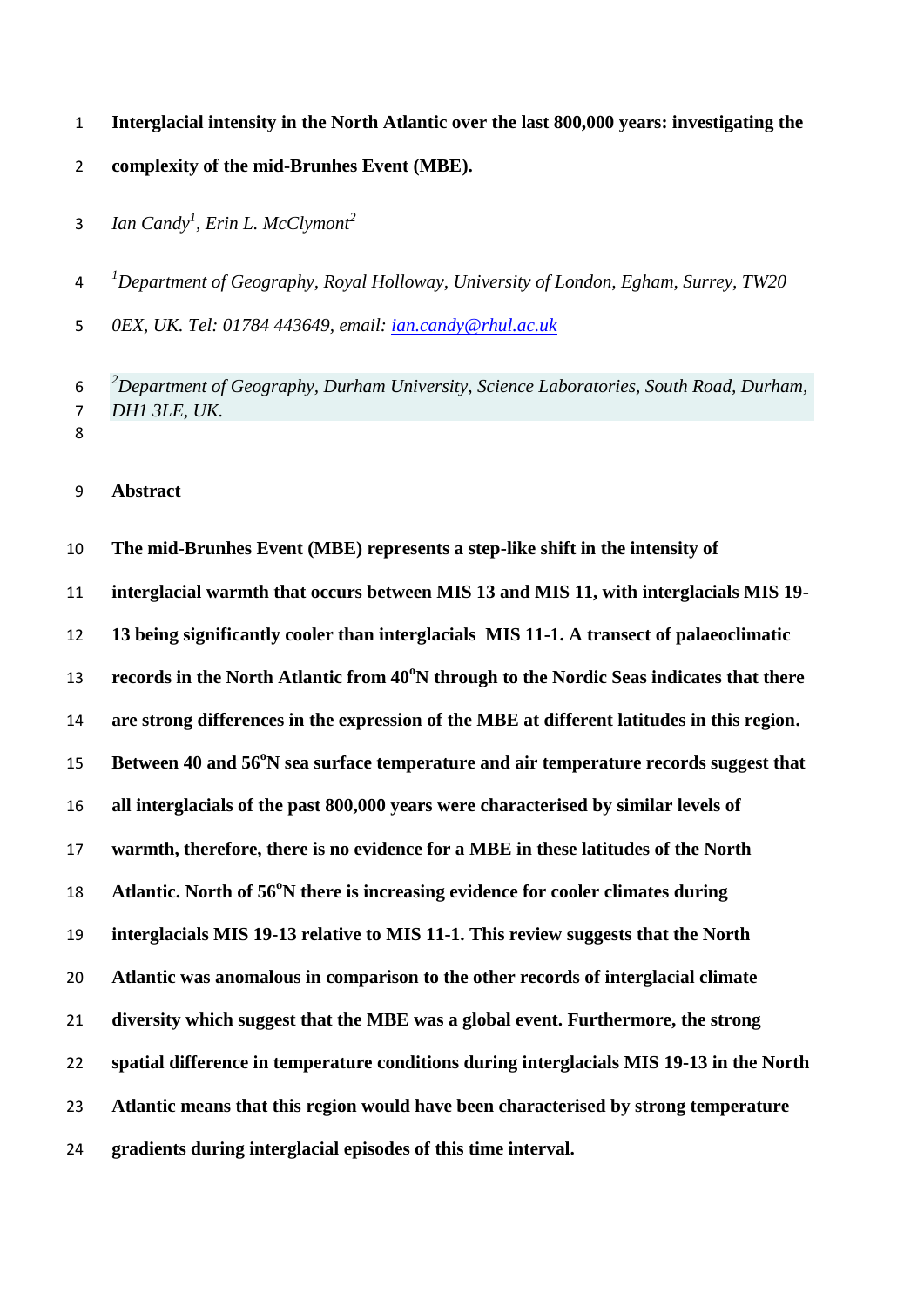### **Introduction**

26 The mid-Brunhes Event (MBE) is the most pronounced climatic shift of the past 800,000 years (Jansen et al., 1986; Candy et al., 2010). It represents a step-like change in the intensity of interglacial warmth that occurs between MIS13-11 (EPICA, 2004). This shift is important to our understanding of global warming in the geological past as it shows that interglacials of very different thermal regimes can be generated by similar patterns of insolation. Lang and Wolff (2010) have argued that this is a global event, whereas Meckler et al. (2012) have argued that it is not expressed in low-latitude regions. Climate modelling by Yin and Berger (2012) suggest that the MBE is most strongly expressed in the high-latitudes, is absent in the low-latitudes and has variable expression in the mid-latitudes. Validating these different ideas is problematic because of the paucity of climate records that have a high-enough resolution and long enough duration to investigate interglacial climate diversity over the past 800,000 years (Lang and Wolff, 2010). It is only in the north Atlantic that a sufficient density of appropriate records exists to investigate how long-term patterns of interglacial warmth vary between different latitudes (e.g. McManus et al., 1999; Lawrence et al., 2009). This study investigates the expression of the MBE in the North Atlantic along a transect of sites from  $40^{\circ}N - 62^{\circ}N$ .

## **Methodology**

 Lang and Wolff's (2010) review of interglacial climates of the past 800,000 years concluded that "*strong interglacials are confined to the last 450 ka, and that this is a globally robust pattern*". This is the clearest definition of the MBE yet published. As such the intensity/strength of the MBE can be calculated, for any given palaeoclimatic record, by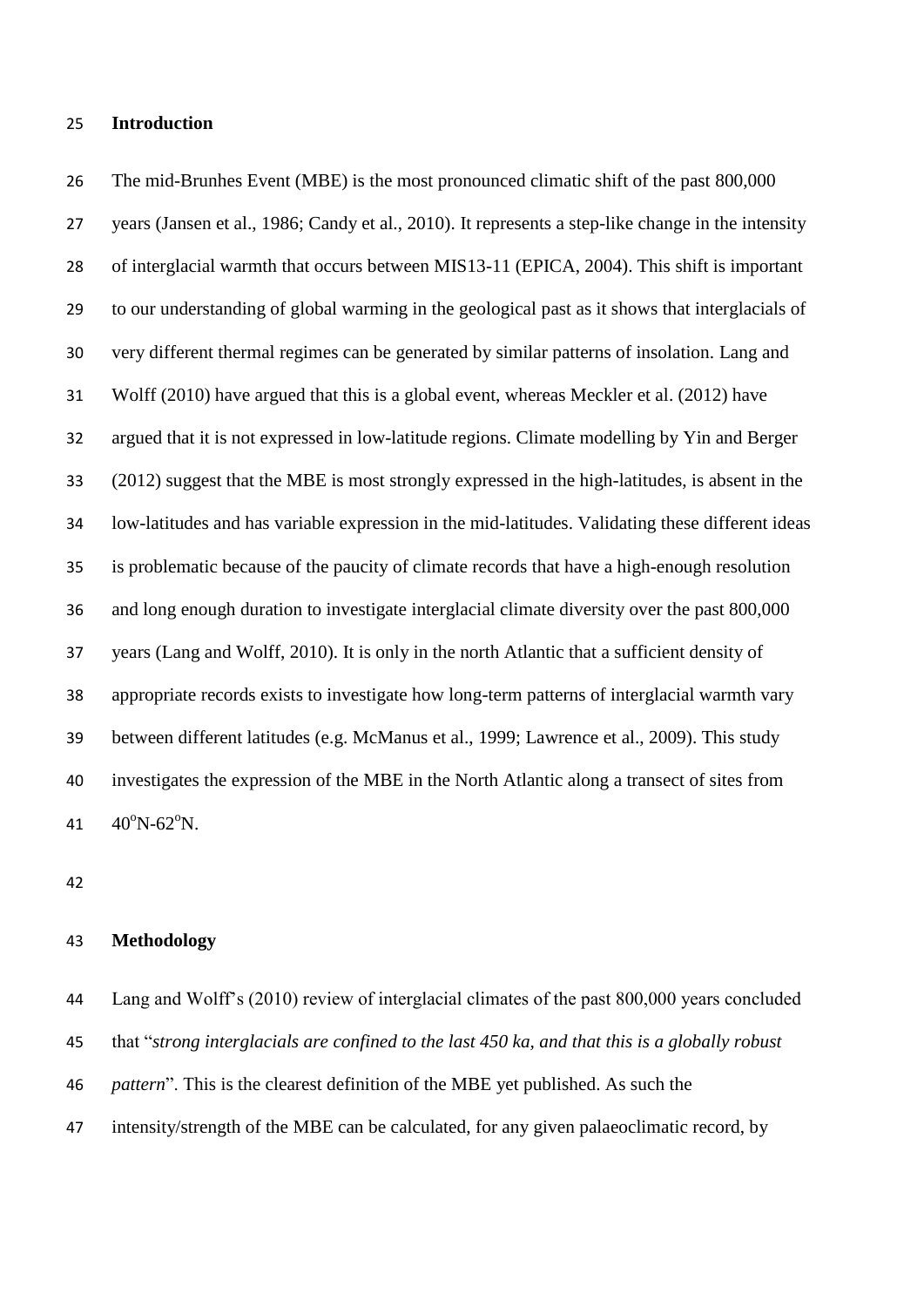| 48 | subtracting the mean, maximum interglacial intensity of pre-MBE interglacials from the        |
|----|-----------------------------------------------------------------------------------------------|
| 49 | mean, maximum interglacial intensity of post-MBE interglacials:                               |
| 50 | MBE intensity = $MTMAX_{postMBE} - MTMAX_{preMBE}$                                            |
| 51 | Where:                                                                                        |
| 52 | $MTMAX_{postMBE} = (MIS1_{TMAX} + MIS5e_{TMAX} + MIS7_{TMAX} + MIS9_{TMAX} + MIS11_{TMAX})/5$ |
| 53 | $MTMAX_{preMBE} = (MIS13TMAX + MIS15TMAX + MIS17TMAX + MIS19TMAX)/4$                          |
| 54 | $MISnTMAX$ = the maximum temperature value recorded in the time interval of MISn.             |
| 55 | In any record where the MBE is present the MBE intensity will always be $>0$ . In the EPICA   |
| 56 | deuterium based air temperature anomaly record and the ODP 1090 sea surface temperature       |
| 57 | record from the southern ocean (Figure 1 and Table 1), MBE intensity = $4.47$ and $3.16$      |
| 58 | respectively. This means that, on average, pre-MBE interglacials in Antarctica were 4.47°C    |
| 59 | cooler than post-MBE interglacials, whilst in the ODP 1090 record of the southern ocean pre-  |
| 60 | MBE interglacials were, on average, $3.16^{\circ}$ C cooler than post-MBE interglacials. This |
| 61 | approach does not consider interglacial duration or the relative timing of the interglacial   |
| 62 | within a warm stage, it simply identifies the maximum temperature value within the            |
| 63 | chronological boundaries of each warm stage and uses these values in the calculation. This is |
| 64 | considered the most appropriate approach as the MBE is primarily defined by shifts in         |
| 65 | maximum interglacial intensity not by duration of relative warmth.                            |
| 66 |                                                                                               |

67 In the North Atlantic there are a number of temperature records between  $40^{\circ}$ N and  $57^{\circ}$ N (Figure 2 and 3). The majority of these are SST records, generated from a range of proxy data; foraminifera assemblage transfer functions (DSDP 607 (Ruddiman et al., 1989), 70 M23414 (Kandiano and Bauch, 2003) and ODP 552 (Ruddiman et al., 1986)),  $U_{37}^{K}$  alkenone data (ODP 982 and 983 (McClymont et al., 2008; Lawrence et al., 2009)) and oxygen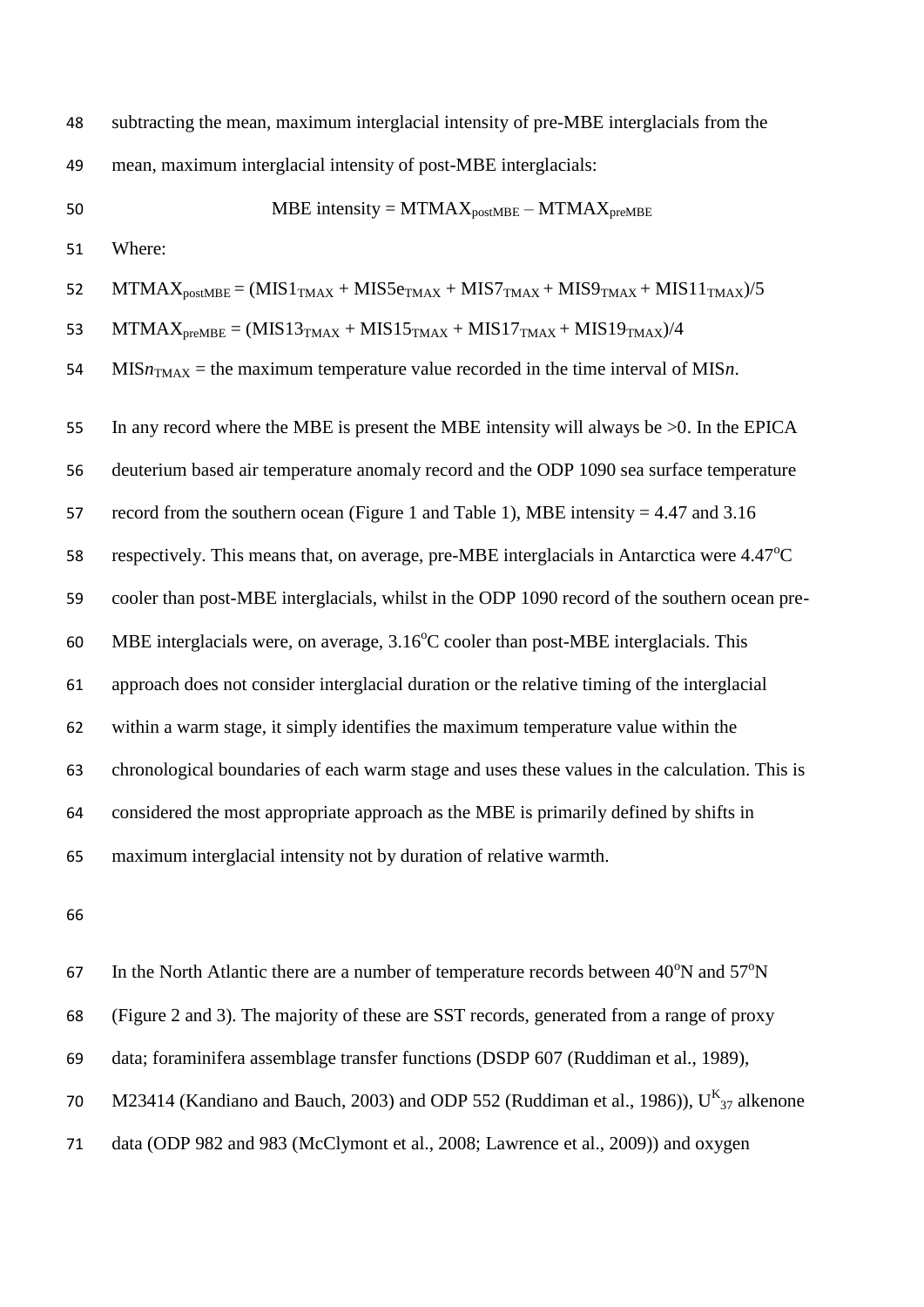isotopic data (ODP 980 (McManus et al., 1999)). Air temperature records are obtainable from palaeoecological assemblages preserved in the British terrestrial record (Coope, 2010; Candy et al., 2010; 2011). Two of these records (ODP 980 and M23414) only span the last 500,000yrs (MIS1-MIS13). Although this means it is difficult to reliably calculate MBE intensity values they still provide important information on the presence/absence of the MBE. If, in such records, the peak intensity of MIS13 is as warm or warmer than MIS 1-11 it shows that "*strong interglacials*" are not "*constrained to the last 450ka*" and, therefore, implies that the MBE is absent from that record.

81 North of 58°N, there are no continuous temperature records. However, the general temperature characteristics of interglacials can be inferred from multiple sites (Figure 2 and 3) through a number of indicators including foraminifera assemblages, particularly the abundance of *Neogloboquadrina pachyderma* (sin.) (Wright and Flower, 2002), and the 85 abundance of an alkenone associated with the presence polar water masses  $(\%C_{37.4};$  McClymont et al., 2008). Further north in the Norwegian/Greenland Sea the nature of the marine records (heavily influenced by IRD) makes it more difficult to make clear conclusions about long term interglacial diversity, although basic conclusions can be made using ice- rafted detritus (IRD) concentrations, carbonate content and characteristics of biogenic materials, such as percentage of sub-polar foraminifera (see Henrich and Baumann, 1994; Helmke et al., 2003; Bauch, 2013).

93 The MBE in the North Atlantic 40 to 56<sup>°</sup>N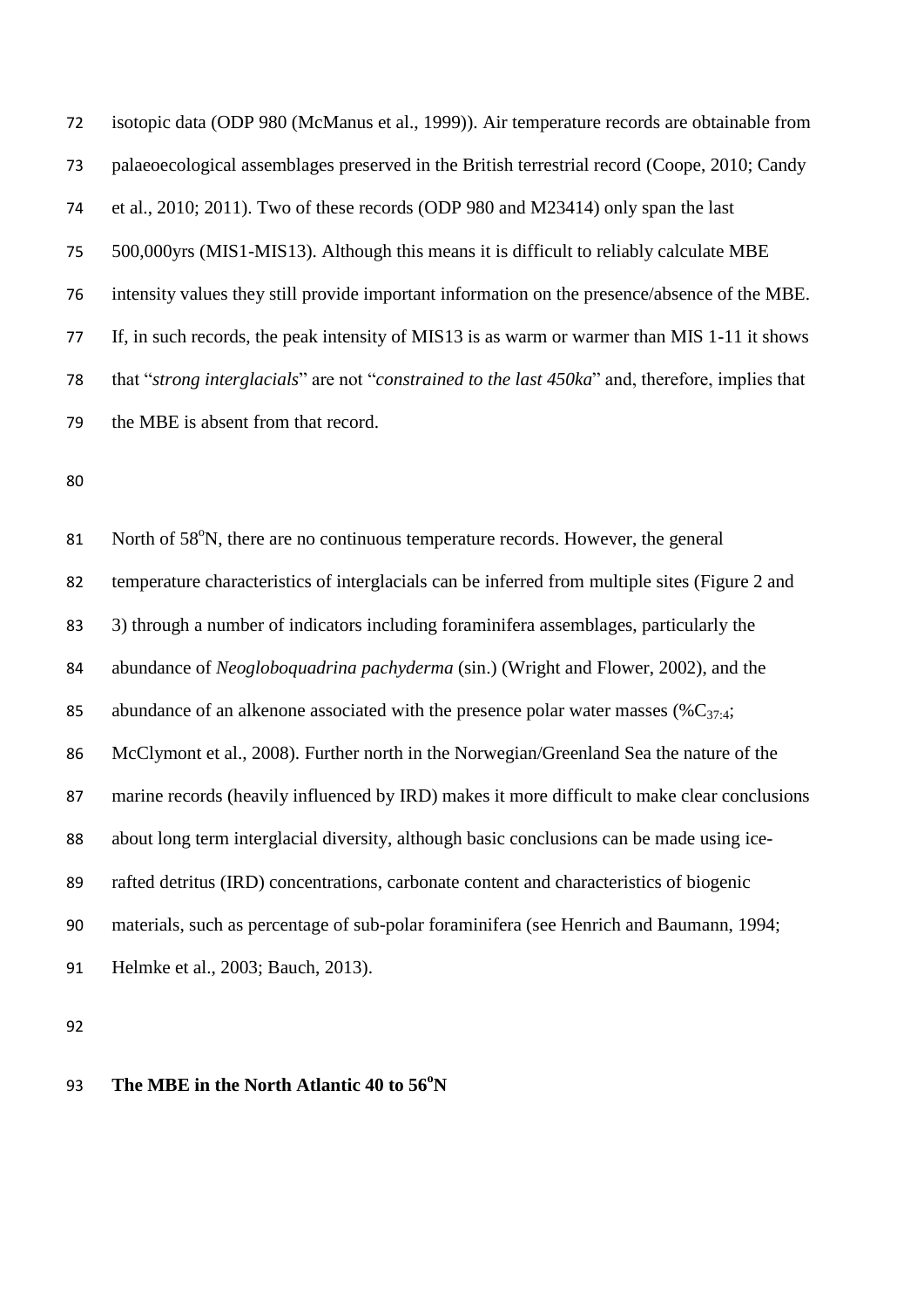94 The key SST records of the mid-latitude North Atlantic  $(40^{\circ}56^{\circ}N)$  are shown in Figure 3. In all of these records there is no difference in mean interglacial temperature maxima between MIS11-1 and MIS19-13 (Table 1). In most cases the difference in mean interglacial 97 temperature maxima is minimal, in all cases  $\leq 0.5^{\circ}$ C difference, and within 1 standard deviation of each other (Table 1). As most of the proxy techniques that are used to 99 reconstruct temperatures have uncertainties in the order of  $+/- 1.0\text{°C}$  the differences in pre- and post-MBE warmth are all within the uncertainties of the associated techniques. In the 101 SST records from the North Atlantic between 40-56<sup>°</sup>N there is, therefore, no statistical difference between the magnitude of interglacial temperature maxima during MIS19-13 and MIS11-1. Palaeotemperature reconstructions from the British record are based on a range of proxies so a simple calculation of MBE intensity is not possible. However, even, the coolest of the MIS19-13 temperature reconstructions, West Runton, indicate climates at least as warm as the present day, whilst deposits at Sidestrand and Pakefield indicate climates as warm as the Eemian, the warmest interglacial of the past 500,000 years (Candy et al., 2010).

109 The MBE in the North Atlantic > 56<sup>°</sup>N

110 The key SST record in this region is ODP 982 where a  $U_{37}^{K}$  alkenone-based temperature record has been constructed for the past 4 million years (Lawrence et al., 2009). In ODP 982 the interglacials MIS19-13 are clearly cooler than MIS11-1 (Table 1). No other quantified temperature records that continuously span the past 800,000 years exist for the North Atlantic 114 in latitudes higher than 56°N. Although an alkenone SST record does exist for ODP 983 115 (60°N; McClymont et al., 2008) the focus of the study was the Mid-Pleistocene Transition and, consequently, the SST record finishes at 500,000 yrs. Wright and Flower (2002) have 117 suggested that interglacials MIS 19 to 13, in ODP 984  $(61^{\circ}N)$  are routinely cooler than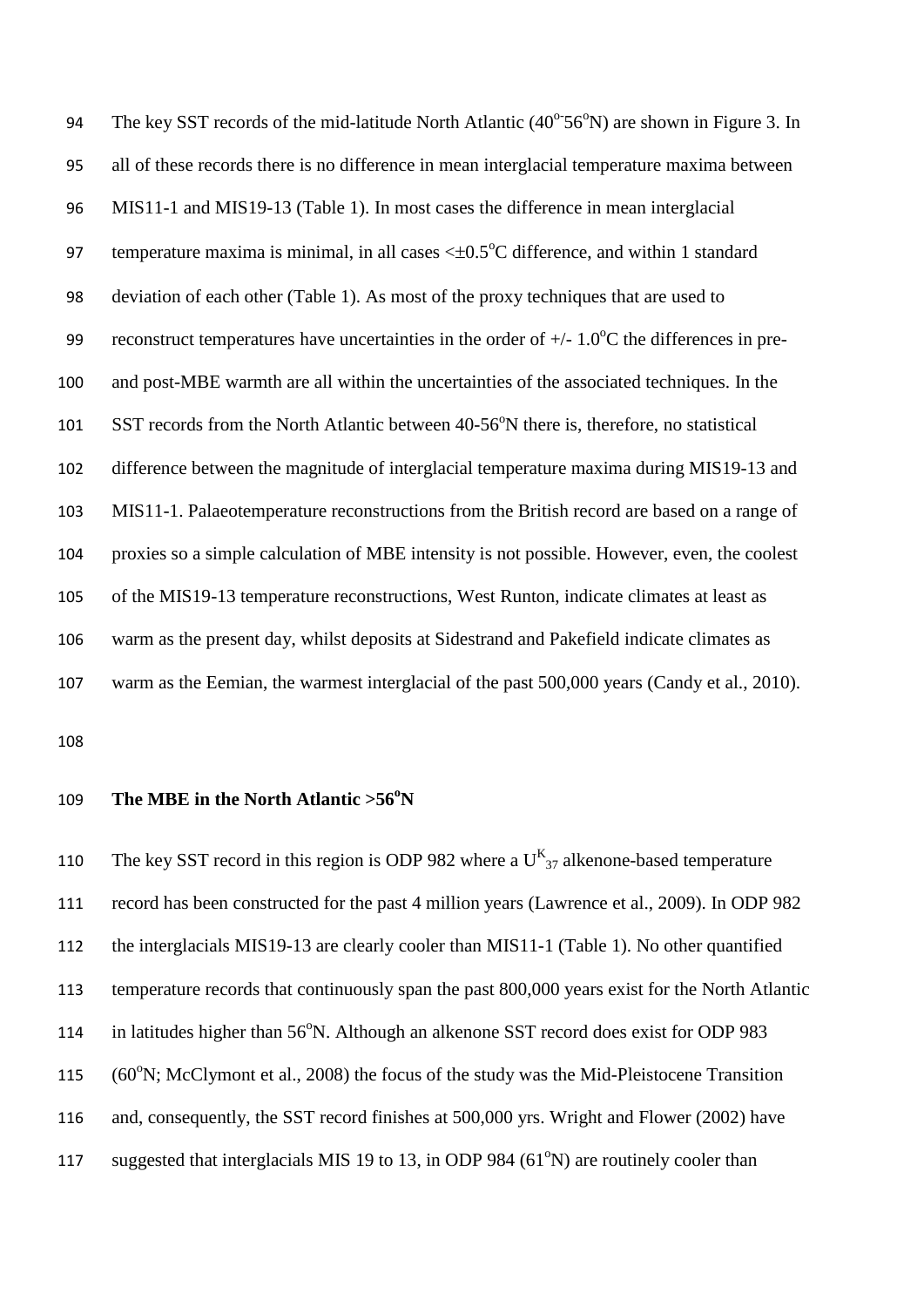interglacials of the past 500,000 years. This is based on percentage concentrations of *N. pachyderma* (s). In records of MIS 5 from the nearby core EW9302-8JPC *N. pachyderma* (s) concentrations drop to 0% (Oppo et al., 2001), whilst during MIS 19-13 they are routinely between 25-50%. Higher concentrations of *N. pachyderma* (s) during MIS 19-13 thus suggest that these interglacials were all significantly cooler than those of the late Pleistocene. Wright and Flower (2002) proposed that during interglacials MIS 19 and 17 the polar front lay to the 124 southeast of ODP 984 but to the northwest of ODP 980. This is supported by the  $\%C_{37:4}$  alkenone concentration record at ODP 983 which indicate cold Arctic waters extending into 126 the North Atlantic during both MIS 19 and 17 (McClymont et al., 2008).

### **The MBE in the Nordic Seas**

 The pattern of interglacial warmth in the Nordic Seas is more difficult to characterise. A number of authors have argued that a major shift to warmer interglacials occurs from MIS15 onwards (Henrich and Baumann, 1994). This suggestion is based on percentage carbonate content, however, this parameter is not simply a proxy for temperature as high concentrations of *N. pachyderma* (s) can generate high percentage carbonate values even during relatively cool episodes. There is, however, a general suggestion from across the Norwegian and Greenland seas that there is a cooler "aspect" to interglacials MIS19-13 (Jansen et al., 1988; Fronval and Jansen, 1994; Henrich and Baumann, 1994; Helmke et al., 2003). In MD992277, for example, MIS19, 17 and 13 appear to be characterised by relatively subdued warmth (Helmke et al., 2003). Although MIS15 appears to be significantly warmer than the other pre- MBE interglacials it is not comparable in magnitude to MIS11, for example, and also appears to be of relatively short duration; ca 5,000 years relative to the 10,000 years of MIS11 (Helmke et al., 2003). This pattern of cool interglacials before MIS11 is supported by other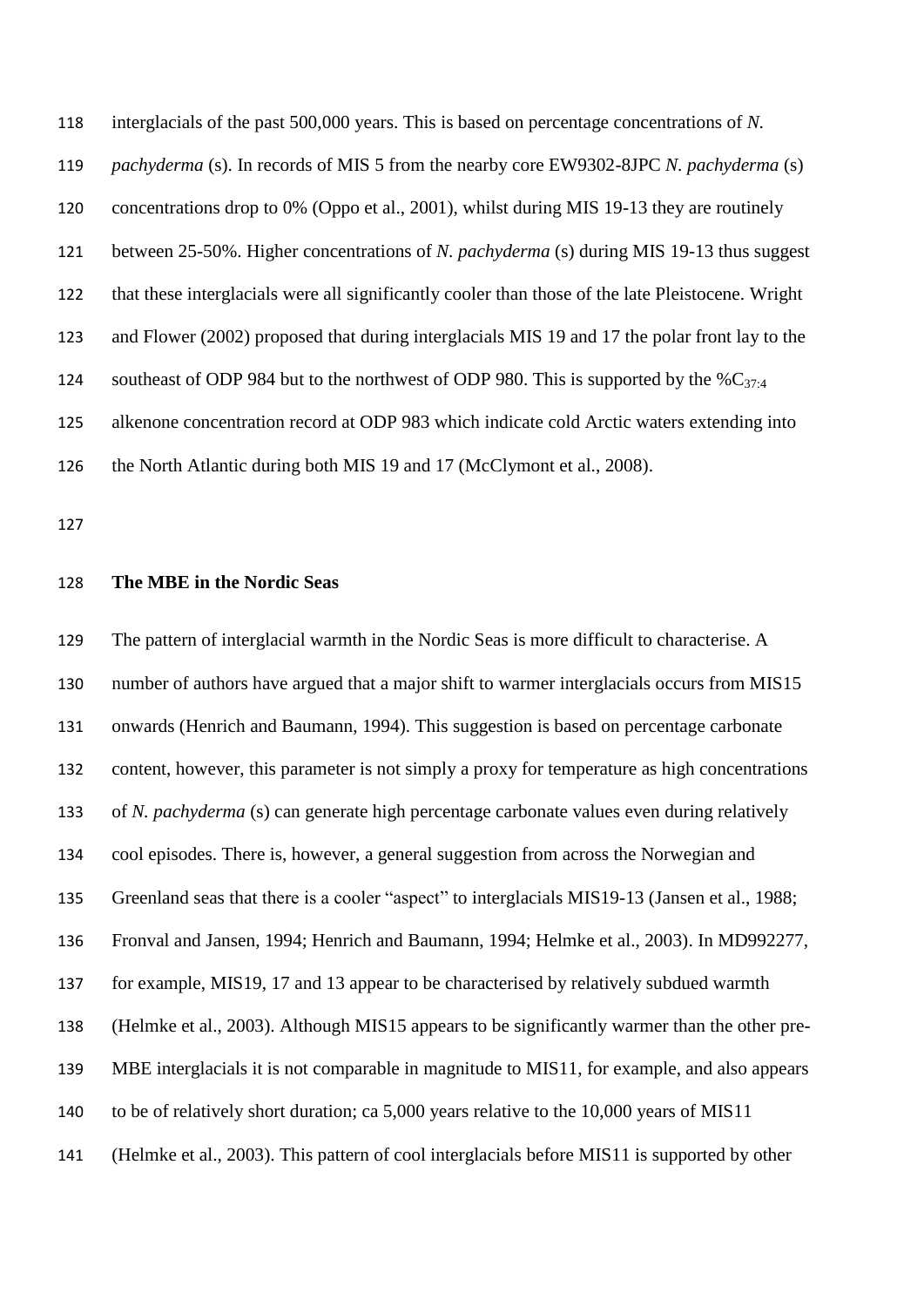records from this region (Jansen et al., 1988; Fronval and Jansen, 1994; Henrich and Baumann, 1994).

## **Discussion**

 There is no evidence for a mid-Brunhes Event in the mid-latitude North Atlantic, south of 147 56<sup>o</sup>N (Figure 2). Although these palaeotemperature records have been generated using a range of techniques, the validity of the reconstructions is strengthened by that fact that sites on the same approximate line of latitude produce a consistent picture. For example, in ODP 552, 980, M23414 and the British terrestrial sequence MIS13 is at least as warm as the Holocene (Ruddiman et al., 1989; McManus et al., 1999; Flower and Wright, 2002; Candy et 152 al., 2010). North of 56°N there is evidence for cooler temperatures during MIS19-13 (e.g. Lawrence et al., 2009). Although difficult to quantify this pattern is considered robust because it can be seen in alkenone, faunal and lithological proxies. This pattern appears to be true of the Nordic Seas although the nature of the proxy records makes it difficult to be precise about the nature of the thermal regime of interglacials MIS19-13 other than to say that they are 'cool' (Helmke et al., 2003). The mid-latitude North Atlantic is, therefore, anomalous in the light of most reviews of interglacial diversity in that "strong interglacials" (cf Lang and Wolff, 2010) occur prior to 450ka ago. Evidence for the MBE in the higher latitudes of this region is, however, consistent with the work of Yin and Berger (2012).

 In the North Atlantic interglacials, MIS19-13 appear to be characterised by a southward expansion of cold polar-water into the North Atlantic relative to MIS11-1 (Wright and Flower, 2002; McClymont et al., 2008). Wright and Flower (2002) have postulated that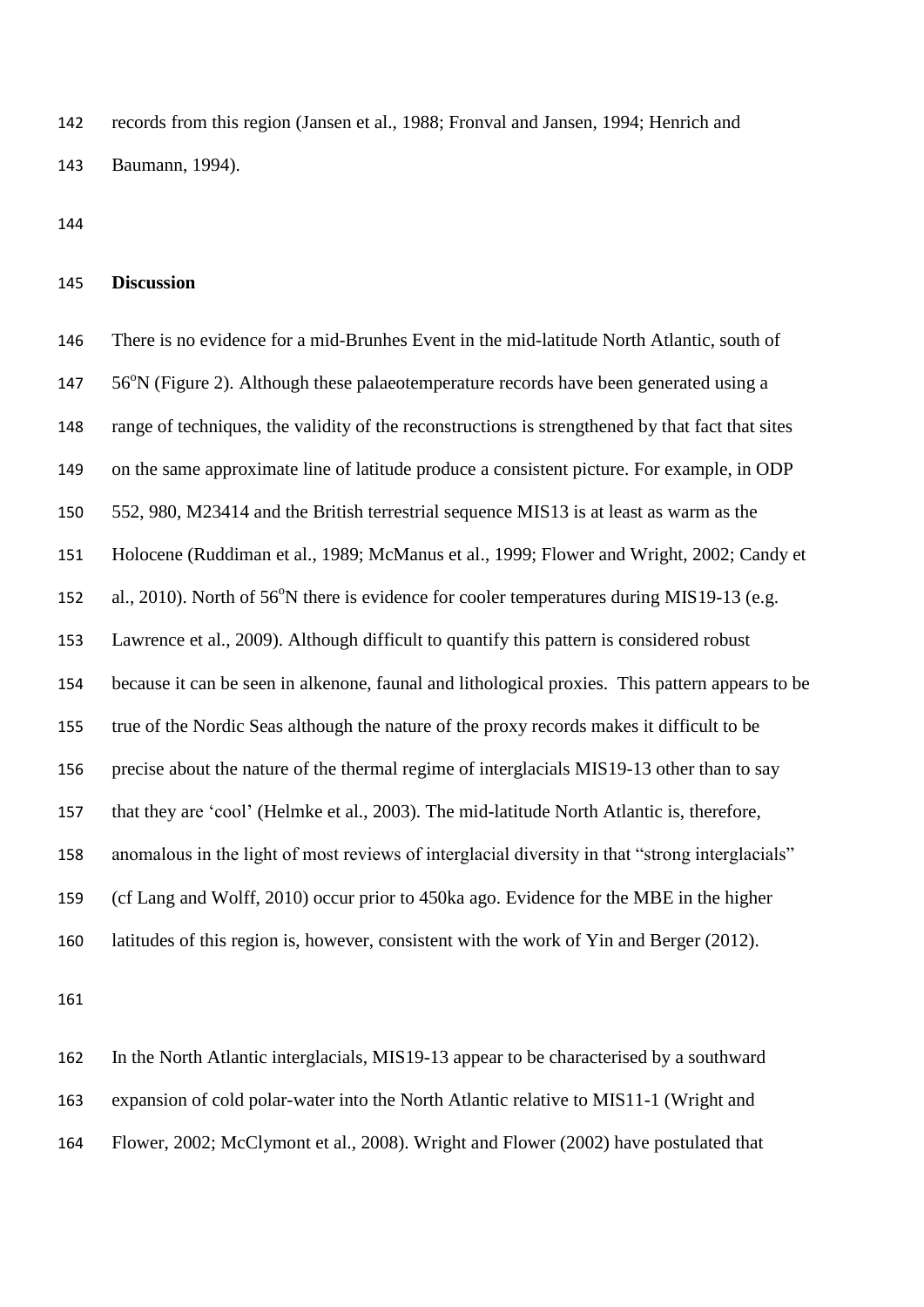during some interglacials of the early Middle Pleistocene the Polar Front was situated south 166 of  $61^{\circ}$ N but north of  $56^{\circ}$ N. Here, we show that evidence from a range of sites supports this interpretation, but also that the expression of the MBE in the north Atlantic region is a function of the shift, equatorwards, of the polar front. In this respect the interglacial history of the North Atlantic is consistent with that of the Southern Ocean, where cooler interglacial temperatures during MIS19-13 are suggested to correspond with a more northerly position of the polar front relative to its position during MIS11-1 (Kujipers, 1989; Martinez-Garcia et al., 2009).

 The southward expansion of polar waters during MIS19-13 means that the climatic setting that existed in the North Atlantic during these intervals would have been very different to that which occurred during MIS11-1. In particular the climate of the North Atlantic during interglacials MIS19-13 would have been characterised by stronger latitudinal temperature 178 gradients. If, during MIS19-13, sea surface and air temperatures in the region 40-56°N are as 179 warm as MIS11-1 but the regions  $57^{\circ}N$  and higher are significantly cooler then much steeper temperature gradients than are experienced at the present day would have existed across the North Atlantic (Figure 4).

 The MBE is routinely defined in terms of long-term shifts in the magnitude of interglacial warmth and in this respect there is no evidence for an MBE in, for example, the British Isles. However, the southward intrusion of arctic waters during MIS19-13 may have had impacts on atmospheric circulation, seasonality (of both temperature and rainfall) and annual precipitation. Consequently, although there is no evidence for the MBE in the North Atlantic 188 (40-56°N), this does mean that the climates of MIS19-13 were directly analogous to those of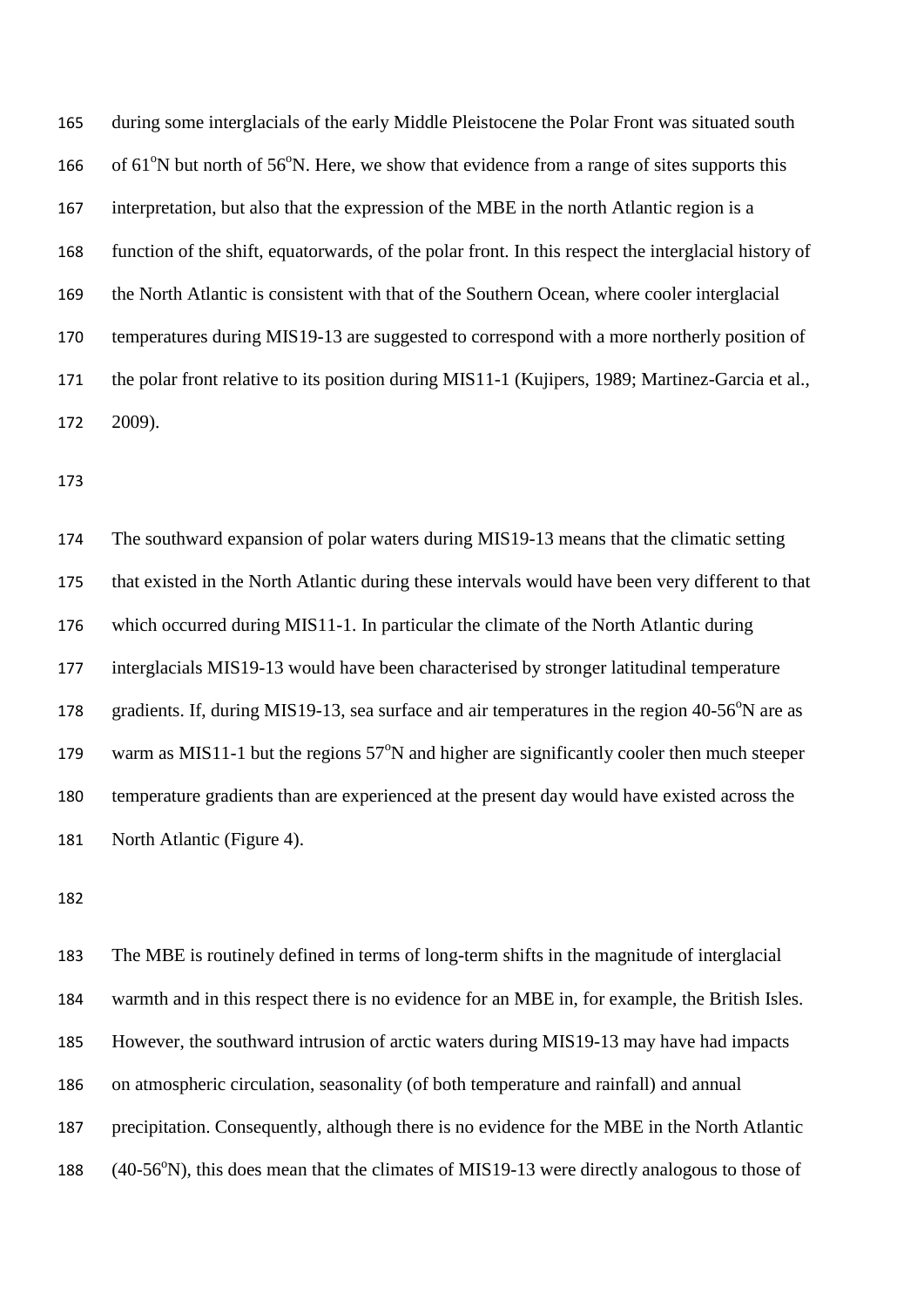MIS11-5. The climate of MIS19-13 in the North Atlantic region may have been significantly different because of this unusual synoptic setting. As MIS19-13 record the first arrival of early humans into northern Europe and persistently high levels, for warm isotopic stages, of northern hemisphere ice volume the unusual synoptic settings of these interglacial has implications, not just for the diversity of interglacial climates, but also for understanding the context of both early human evolution and long-term ice-sheet dynamics.

## **Captions**

 *Table 1 –* Quantification of the strength of the MBE, see text for methodology, as represented 198 in multiple long temperature time series ( $s =$  summer SST,  $w =$  winter SST). Temperatures in these records are generated by a number of techniques making the direct comparison of the absolute temperature of an individual interglacial between different records problematic. However, the construction of a temperature difference effectively normalises the record 202 allowing direct comparison of the strength of the MBE to be calculated. EPICA Dome C (EPICA, 2004; Jouzel et al., 2007) is based on comparing deuterium based temperature 204 anomalies. ODP 1090 is in the Southern Ocean and is based on  $U_{37}^{K}$  quantification of sea surface temperatures (Bequey and Gersonde, 2002; Martinez-Garcia et al., 2009) . Sea surface temperatures in DSDP 607 and ODP 552 are based on foraminifera assemblages (Ruddiman et al., 1986;1989). The ODP 980 record only records the past 500,000 years and, therefore, contains a detailed record of MIS 13 but none of the other early Middle Pleistocene interglacials. The temperature difference calculated for this core is, therefore, not comparable with the others, however, it does suggest contain a peak in MIS 13 that is comparable to those of MIS 11 to 1. ODP 980 temperatures are based oxygen isotopic differences between planktonic and benthic foraminifera (McManus et al., 1999). A similar situation is found in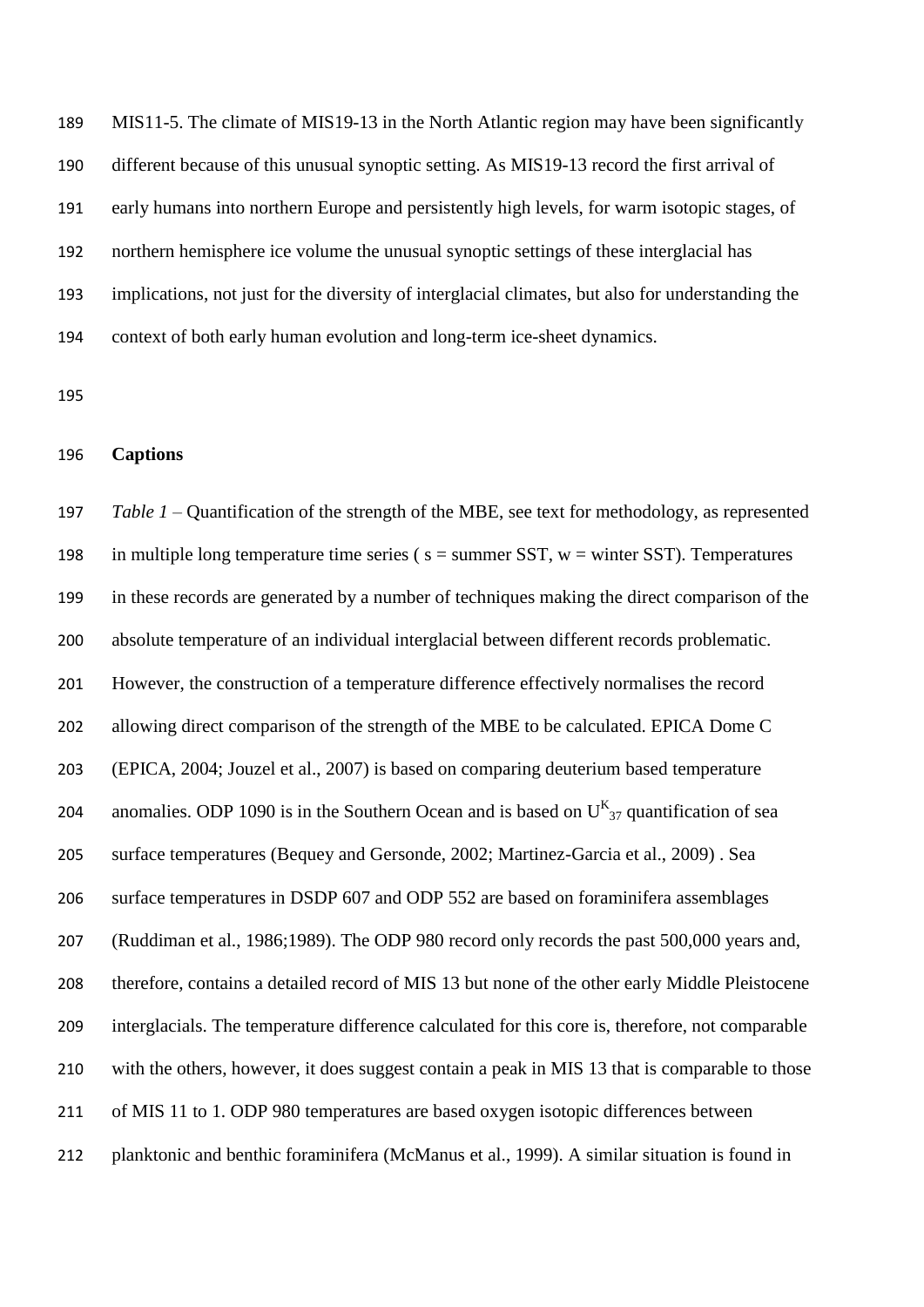213 MD23414 (53 $\degree$ N, 20 $\degree$ W) where a SST record of the past 500,000 years records MIS 13 SST as warm as MIS 1, 7 and 9 and *N. Pachyderma* (s) concentrations of 0 (Kandiano and Bauch, 2003). Wright and Flower (2002) have calculated SST values for the early Middle Pleistocene section of ODP 980 using foraminifera-based transfer functions. Although the calculated temperatures cannot be directly compared with the SST estimates of McManus et al. (1999) they do indicate that MIS 19 to 13 in ODP 980 were at least as warm as modern 219 day and MIS 5e values. The temperature record of ODP 982 is generated from  $U_{37}^{K}$  prime (Lawrence et al., 2009). Although the resolution of the ODP 982 is greatly reduced during MIS19 to13 the reduction in resolution is progressive and, if the lower temperatures were due to the main interglacial peaks being missed, it would be anticipated that interglacial peaks would also gradually decrease. This is not the case and there is a clear step change in interglacial intensity between MIS 13 and 11. Furthermore the pattern seen in ODP 982 is supported by other records in the region (e.g. ODP 984). ODP 984 records % *N. Pachyderma*  (s) with higher percentages indicating colder waters (Wright and Flower, 2002). In this region MIS 5 is characterised by *N. Pachyderma* (s) of 0% (Oppo et al., 2001), whereas ODP 984 records values between 70 and 30% during MIS 19 to 13, indicating much cooler conditions. 229 Standard deviations for maximum interglacial temperatures of MIS 19 to 13 and 11 to 1 are shown. Significantly the mean interglacial temperature maxima of MIS 19 to 13 and MIS 11 to 1 do not overlap even when standard deviations are included for EPICA Dome C, ODP 1090 and ODP 982. Mean interglacial temperature maxima of MIS 19 to 13 and MIS 11 to 1 do overlap at DSDFP 607, ODP 980 and ODP 552. Statistically, therefore, there is no significant difference between interglacial intensity across the MBE for those North Atlantic 235 sites between 41 and  $56^{\circ}$ N but a significant difference in interglacial intensity in EPICA 236 Dome C, ODP 1090 and ODP 982. Due to the limited number of interglacials in the pre- and post-MBE intervals no more detailed statistical analysis was possible.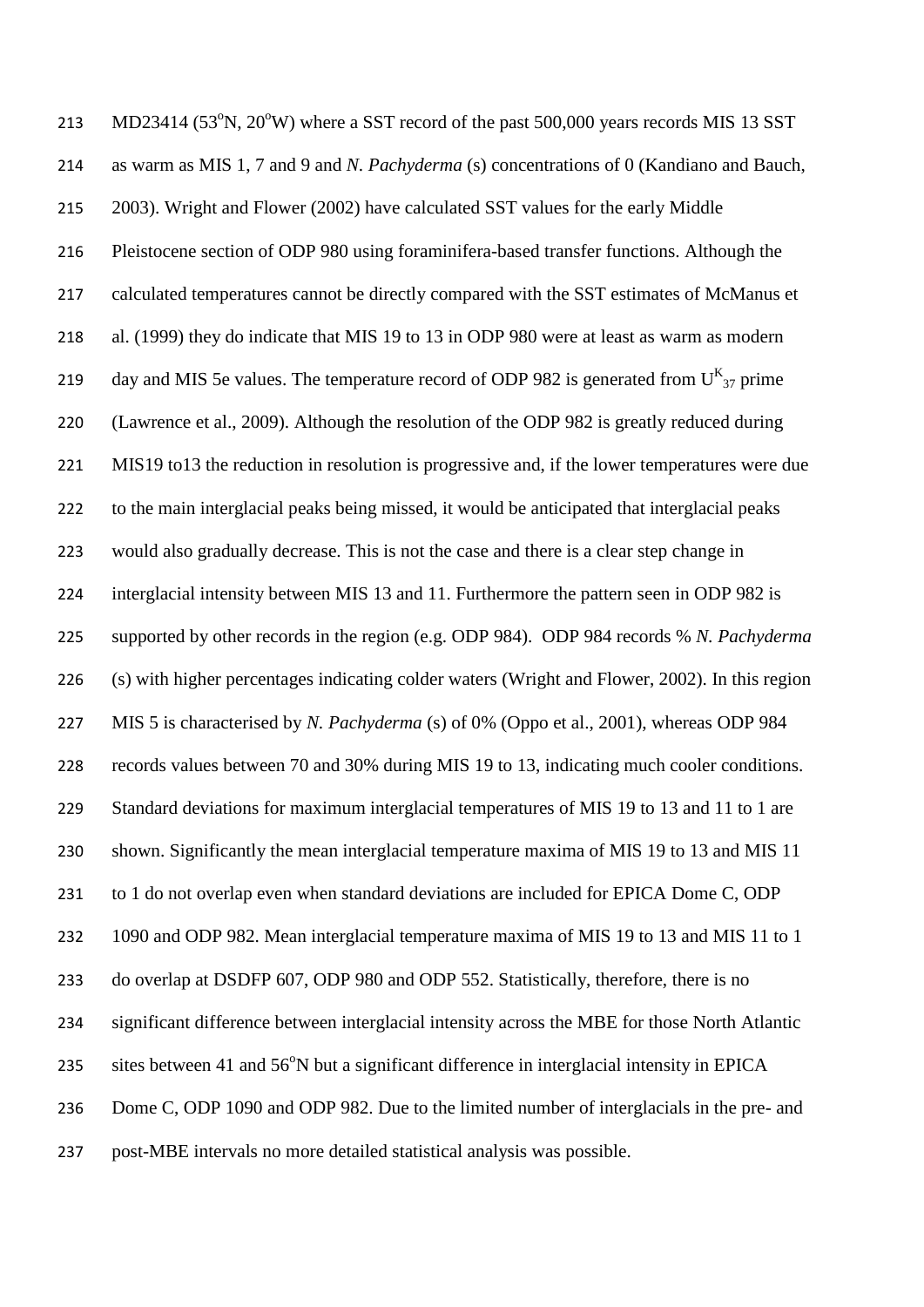| 239 | <i>Figure 1 – Examples of long palaeoclimate records that show a clear expression of the MBE.</i>  |
|-----|----------------------------------------------------------------------------------------------------|
| 240 | 1a is the EPICA Dome C deuterium record and shows air temperature variability in                   |
| 241 | Antarctica (EPICA, 2004; Jouzel et al., 2007), 1b is the SST record from ODP 1090 in the           |
| 242 | southern Ocean (Bequey and Gersonde, 2002; Martinez-Garcia et al., 2009). In Antarctica            |
| 243 | post-MBE interglacials are, on average, $4.47^{\circ}$ C warmer than pre-MBE interglacials. In the |
| 244 | ODP 1090 record of the southern ocean post-MBE interglacials are, on average $3.16^{\circ}$ C      |
| 245 | warmer than pre-MBE interglacials.                                                                 |
| 246 |                                                                                                    |

 Figure 2 – The location of key palaeoclimate records than span the MBE, discussed in the text, in the North Atlantic and Nordic Seas. and shows the location of the key records that are discussed in the text.

 Figure 3 – Palaeoclimate records from the North Atlantic that are discussed in the text. DSDP 607 (Ruddiman et al., 1989; Lawrence et al., 2010), M23414 (Kandiano and Bauch, 2003), ODP 980 (McManus et al., 1999), ODP 552 (Ruddiman et al., 1986), British Palaeoecological Record (BPR, Candy et al., 2010), ODP 982 (Lawrence et al., 2009), ODP 984 (Wright and Flower, 2002).

Figure 4 – Summary of the palaeoclimate of early Middle Pleistocene interglacials (MIS 19

to 13). Areas shown in red are those that contain evidence to suggest that interglacials MIS

- 19 to 13 were routinely as warm as MIS 11 to 5 (e.g. areas with no evidence for an MBE).
- Areas shown in blue are those that contain evidence to suggest that interglacials MIS 19 to 13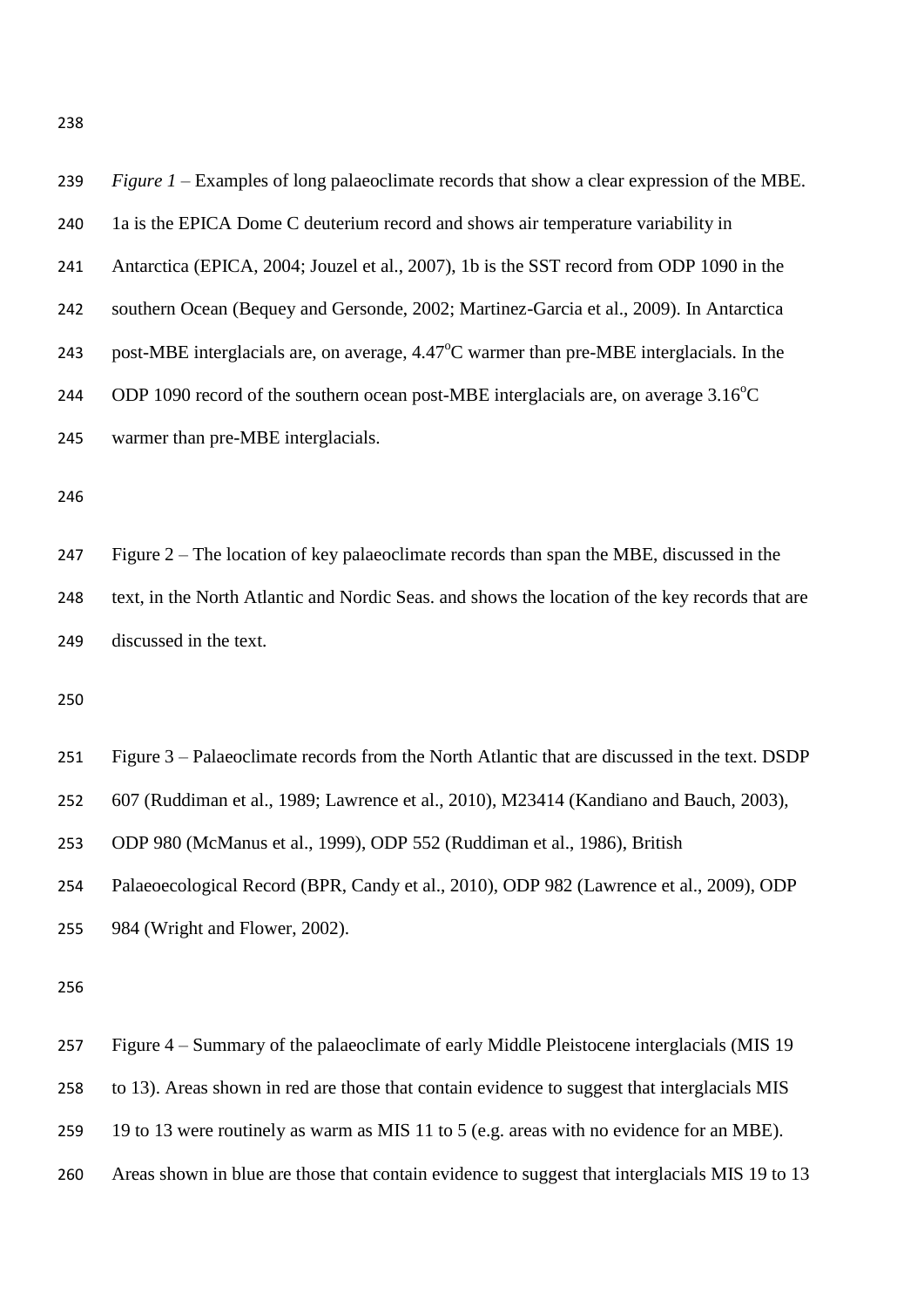- were routinely cooler than MIS 11 to 5 (e.g. areas with a clear expression for an MBE). The
- current position of the Polar Front is shown for reference.

| v<br>I<br>. .      |
|--------------------|
| I<br>۰,<br>×<br>۰. |

- 
- 

# **References**

- Bauch, H. A., 2013. Interglacial climates and the Atlantic meridional overturning circulation:
- is there an Arctic controversy? Quaternary Science Reviews, 63, 1-22.
- Candy, I., Rose, J., Coope, G.R., Lee, J.R,., Parfitt, S.P., Preece, R.C., and Schreve, D.C.,
- 2010. Pronounced climate warming during early Middle Pleistocene interglacials:
- investigating the mid-Brunhes event in the British terrestrial sequence. Earth Science Reviews, 103, 183-196.
- Candy, I., Silva, B. and Lee, J.R., 2011. Climates of the early Middle Pleistocene in Britain:
- Environments of the earliest humans in northern Europe. In Ashton, N., Lewis, S.G. and
- 275 Stringer, C. (eds). The Ancient Human Occupation of Britain Project. Developments in
- Quaternary Science, Elsevier, 11-21.
- Coope, G.R., 2010. Coleopteran faunas as indicators of interglacial climates in central and southern England. Quaternary Science Reviews, 29, 1507-1514.
- EPICA community, 2004. Eight glacial cycles from an Antarctic ice core. Nature, 429, 623- 628.
- Fronval, T., and Jansen, E., 1996. Late Neogene paleoclimates and paleoceanography in the
- Iceland-Horwegian sea: evidence from the Iceland and Voring Plateaus. In: Thiede, J.,
- Myhre, A.M., Firth, J.V., Johnson, G.L., Ruddiman, W.F. (eds), Proceedings of the Ocean
- Drilling Program, Scientific Results, 151. College Station, TX, 455-468.
- Helmke, J.P., Bauch, H.A., Erlenkeuser, H., 2003. Developmnent of glacial and interglacial conditions in the Nordic seas between 1.5 and 0.35 Ma. Quaternary Science Reviews, 22, 1717-1728.
- Henrich, R., and Baumann, K.H., 1994. Evolution of the Norwegian Current and the
- Scandinavian Ice Sheet during the past 2.6 m.y.: evidence from ODP leg 104 biogenic
- carbonate and terrigenous records. Palaeogeography, Palaeoclimatology, Palaeoecology, 108, 75-94.
- Kuijpers, A, 1989. Southern Ocean circulation and global climate in the Middle Pleistocene
- (early Brunhes). Palaeogeography, Palaeoclimatology, Palaeoecology, 76, 67-83.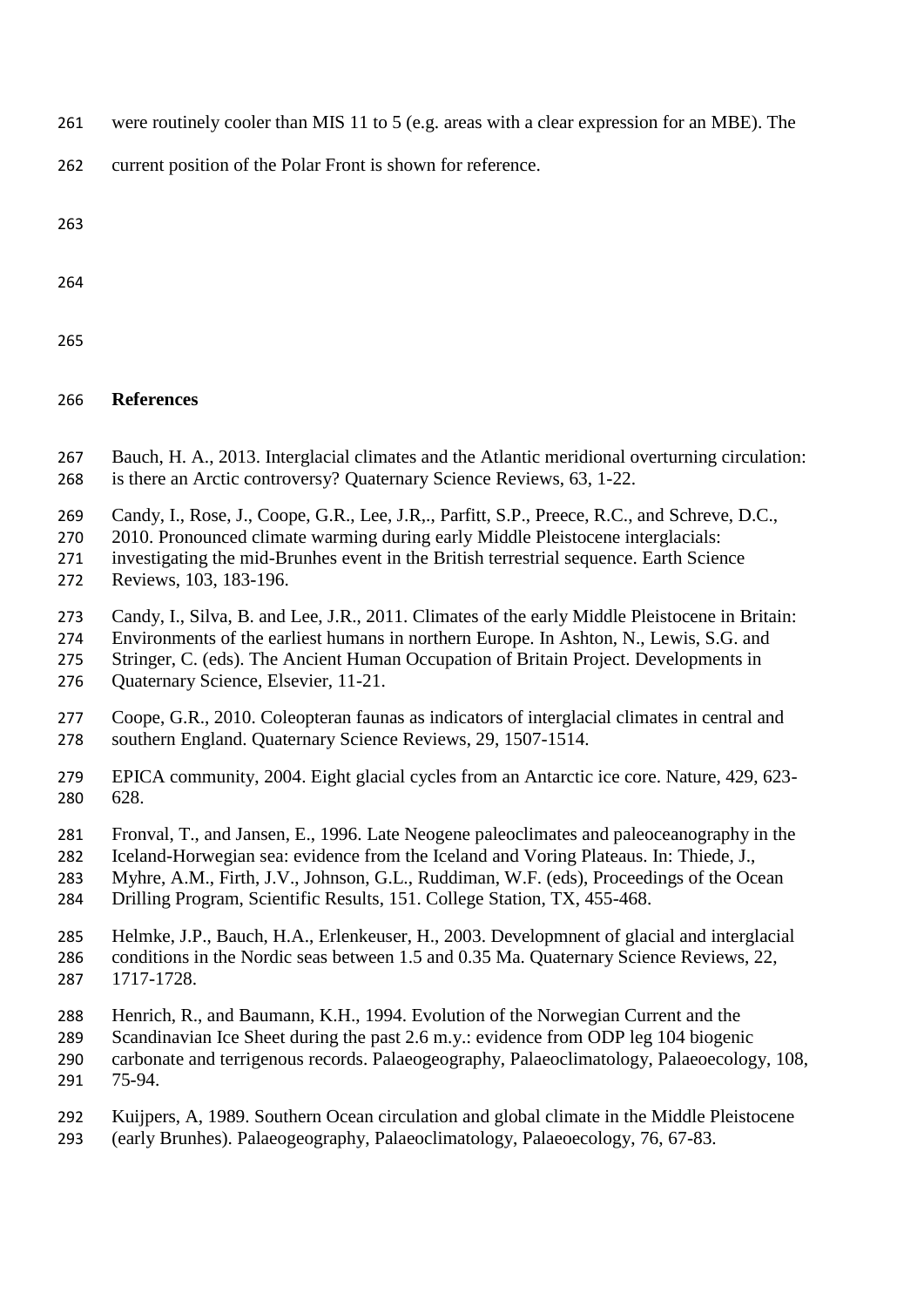- Jansen, J.H.F., Kuijpers, A., Troelstra, S.R., 1986. A Mid-Brunhes Climatic Event: Long-Term Changes in Global Atmosphere and Ocean Circulation. Science, 4750, 619-622.
- Jouzel, J., V. Masson-Delmotte, O. Cattani, G. Dreyfus, S. Falourd, G. Hoffmann, B.
- Minster, J. Nouet, J. M. Barnola, J. Chappellaz, H. Fischer, J. C. Gallet, S. Johnsen, M.
- Leuenberger, L. Loulergue, D. Luethi, H. Oerter, F. Parrenin, G. Raisbeck, D. Raynaud, A.
- Schilt, J. Schwander, E. Selmo, R. Souchez, R. Spahni, B. Stauffer, J. P. Steffensen, B. Stenni, T.F. Stocker, J.-L. Tison, M. Werner, Wolff, E.W., 2007. Orbital and millennial
- Antarctic climate variability over the past 800,000 years. Science, 793-796.
- Kandiano E.S., Bauch H.A., 2003. Surface ocean temperatures in the Northeast Atlantic during the last 500,000 years: Evidence from foraminiferal census data. Terra Nova, 4, 265-
- 271.
- Lang, N., and Wolff, E.W., 2010. Interglacial and glacial variability from the last 800ka in marine, ice and terrestrial archives. Climates of the Past, 7, 361-380.
- Lawrence, K.T., Herbert, T.D., Brown, C.M., Raymo, M.E., Haywood, A.M., 2009. High-
- amplitude variations in North Atlantic sea surface temperature during the Pliocene warm period. Paleoceanography, 24, PA2218.
- Lawrence, K.T., Sosdian, S., White, H.E., Rosenthal, Y., 2010. North Atlantic climate
- evolution through the Plio-Pleistocene climate transitions. Earth and Planetary Letters, 300, 329-342.
- Martinez-Garcia. A., Rosell-Mele, A., Geibert, W., Gersonde, R., Masque, P., Gaspari, V.,
- Barbante, C., 2009. Links between iron supply, marine productivity, sea surface temperature 315 and  $CO<sub>2</sub>$  over the last 1.1 Ma. Palaeoceanography, 24, PA1207.
- 
- McClymont, E.L., Rosell-Mele, A., Haug, G., Lloyd, J.M., 2008. [Expansion of subarctic](http://www.dur.ac.uk/geography/staff/geogstaffhidden/?mode=pdetail&id=9778&sid=9778&pdetail=58842)
- [water masses in the North Atlantic and Pacific oceans and implications for mid-Pleistocene](http://www.dur.ac.uk/geography/staff/geogstaffhidden/?mode=pdetail&id=9778&sid=9778&pdetail=58842)
- [ice sheet growth.](http://www.dur.ac.uk/geography/staff/geogstaffhidden/?mode=pdetail&id=9778&sid=9778&pdetail=58842) Paleoceanography,23, PA4214.
- McManus, J.F., Oppo, D.W., Keigwin, L.D., Cullen, J.L., Bond, G.C., 2002. Thermohaline circulation and prolonged interglacial warmth in the North Atlantic. Quaternary Research, 58, 17-21.
- Meckler, A.N., Clarkson, M.O., Cobb, K.M., Sodemann, H., Adkins, J.F., 2012. Interglacial
- Hydroclimate in the Tropical West Pacific Through the Late Pleistocene. Sciencexpress
- [\(http://www.sciencemag.org/content/early/recent/3 May 2012/10.1126/science.1218340.](http://www.sciencemag.org/content/early/recent/3%20May%202012/10.1126/science.1218340))
- Oppo, D.W., Keigwin, L.D., McManus, J.F., Cullen, J.L., 2001. Persistent suborbital climate
- variability in marine isotope stage 5 and Termination II. Paleoceanography, 16, 2802-92.
- 
- Ruddiman, W.F., Shackleton, N.J., McIntyre, A., 1986. North Atlantic sea-surface
- temperatures for the last 1.1 million years. In: Summerhayes, C.P., Shackleton, N.J. (Eds.),
- North Atlantic Paleoceanography. Geological Society of America Special Publication, 21,155-173.
- Ruddiman, W.F., Raymo, M.E., Martinson, D.G., Clement, B.M., Backman, J., 1989.
- Pleistocene evolution: Northern Hemisphere ice sheets and North Atlantic Ocean.
- Paleoceanography, 4, 353–412.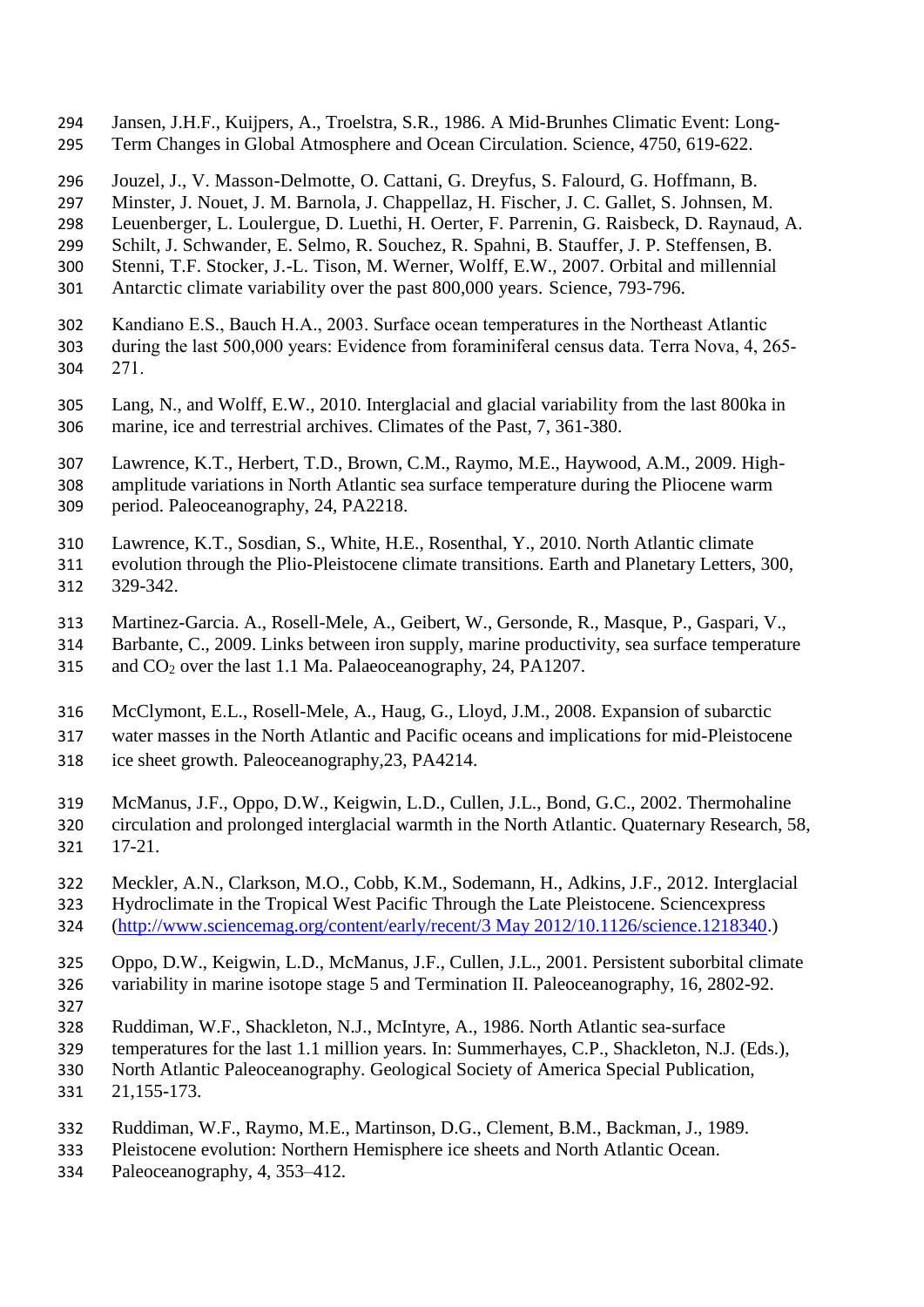- Wright, A.K., Flower, B.P., 2002. Surface and deep ocean cieculation in the subpolar North
- Atlantic during the mid-Pliestocene revolution. Paleoceanography, 17, 1068,
- doi:10.1029/2002PA000782.
- 338 Yin, Q.Z. and Berger, A., 2012. Individual contribution of insolation and  $CO<sub>2</sub>$  to the
- interglacial climates of the past 800,000 years. Climate Dynamics, 38, 709-724.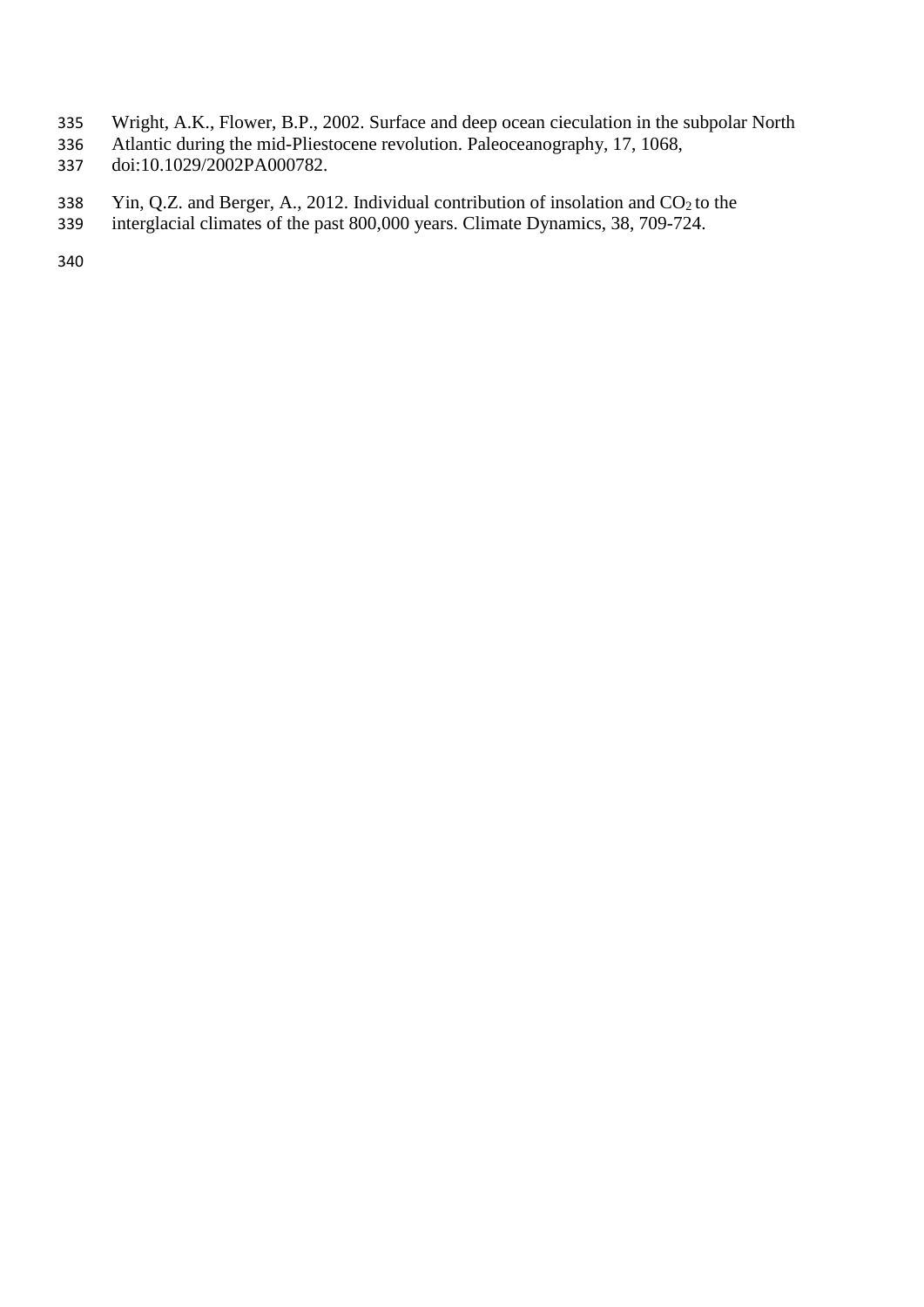Figure 1



Figure 2

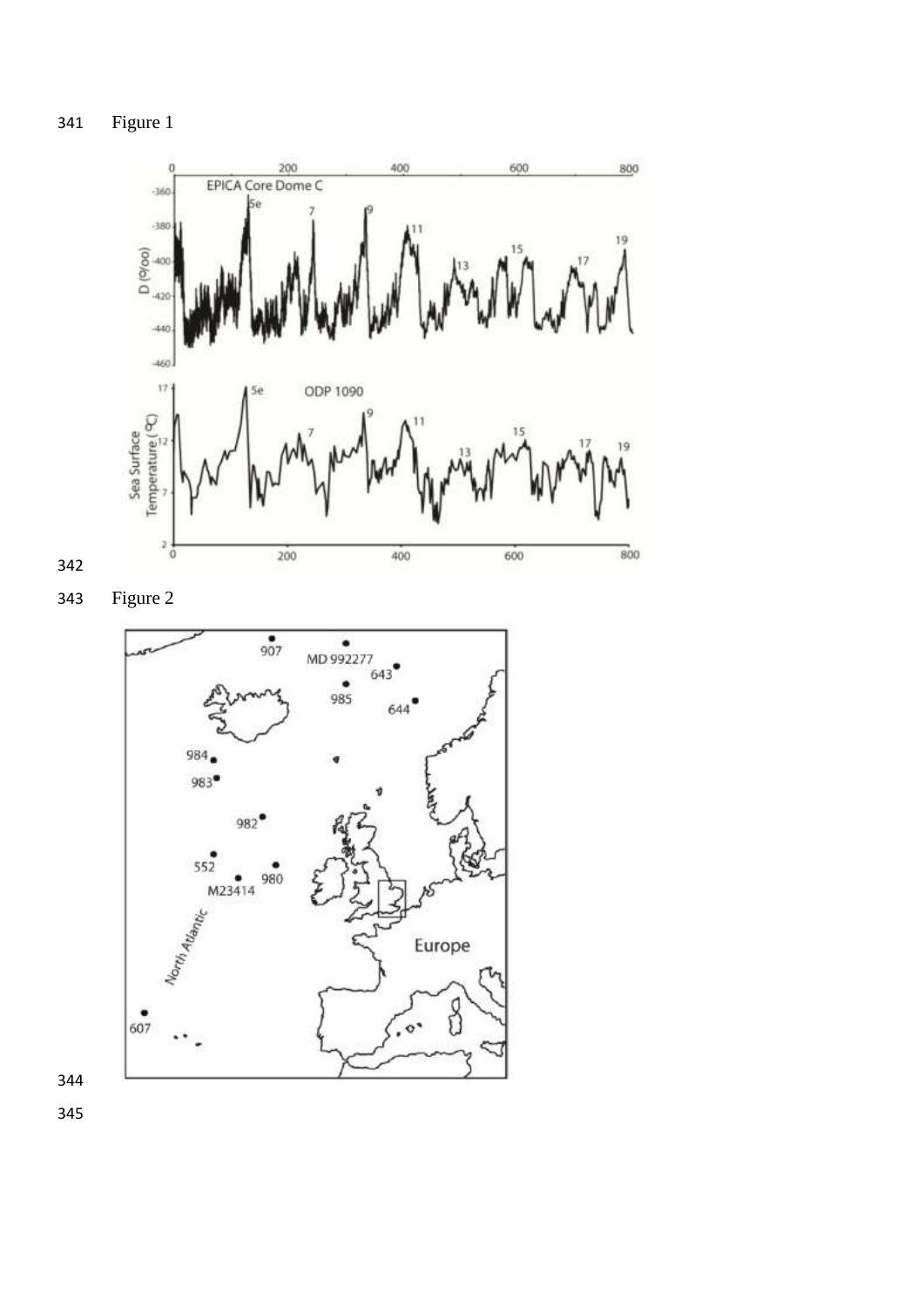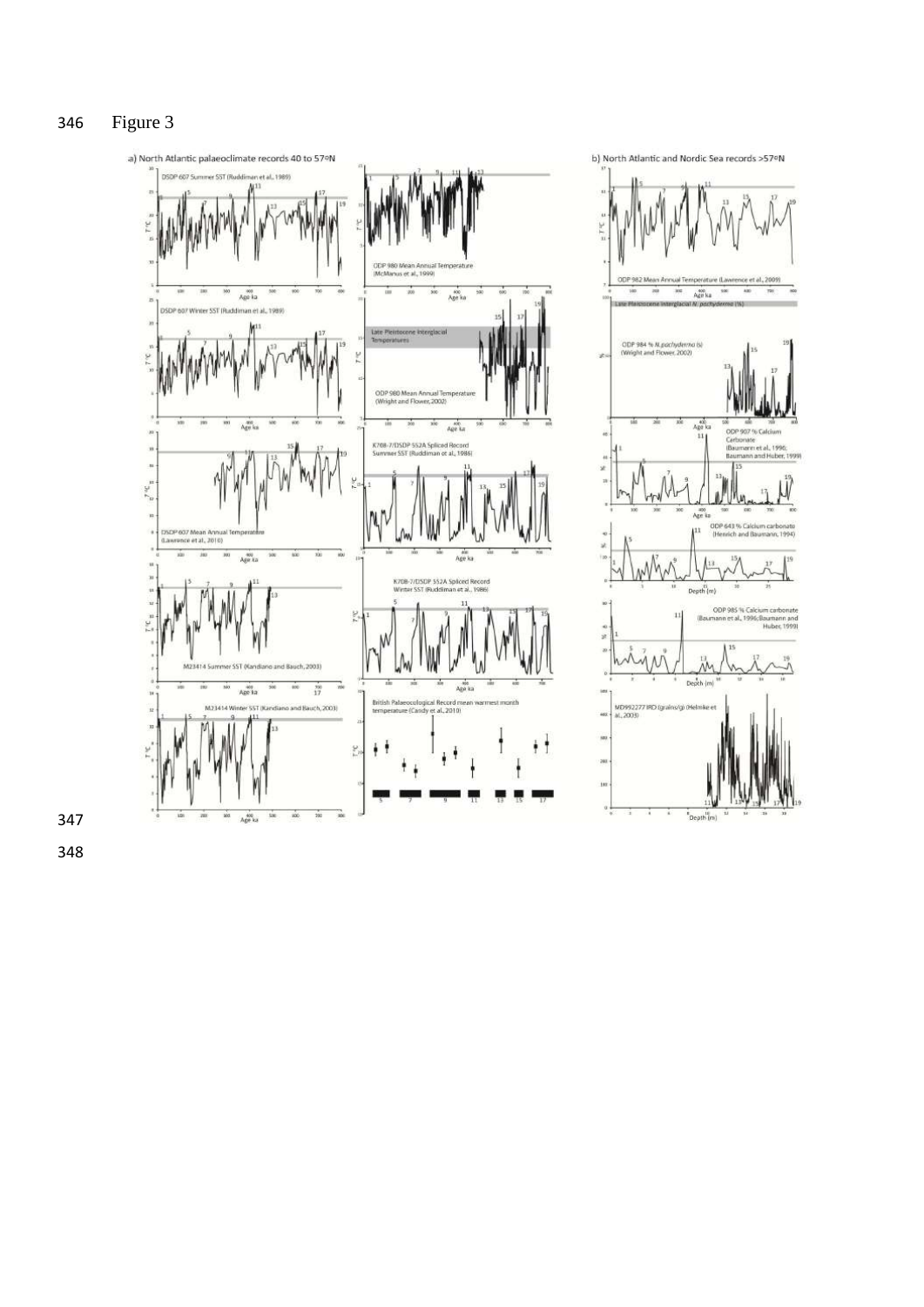# Figure 4